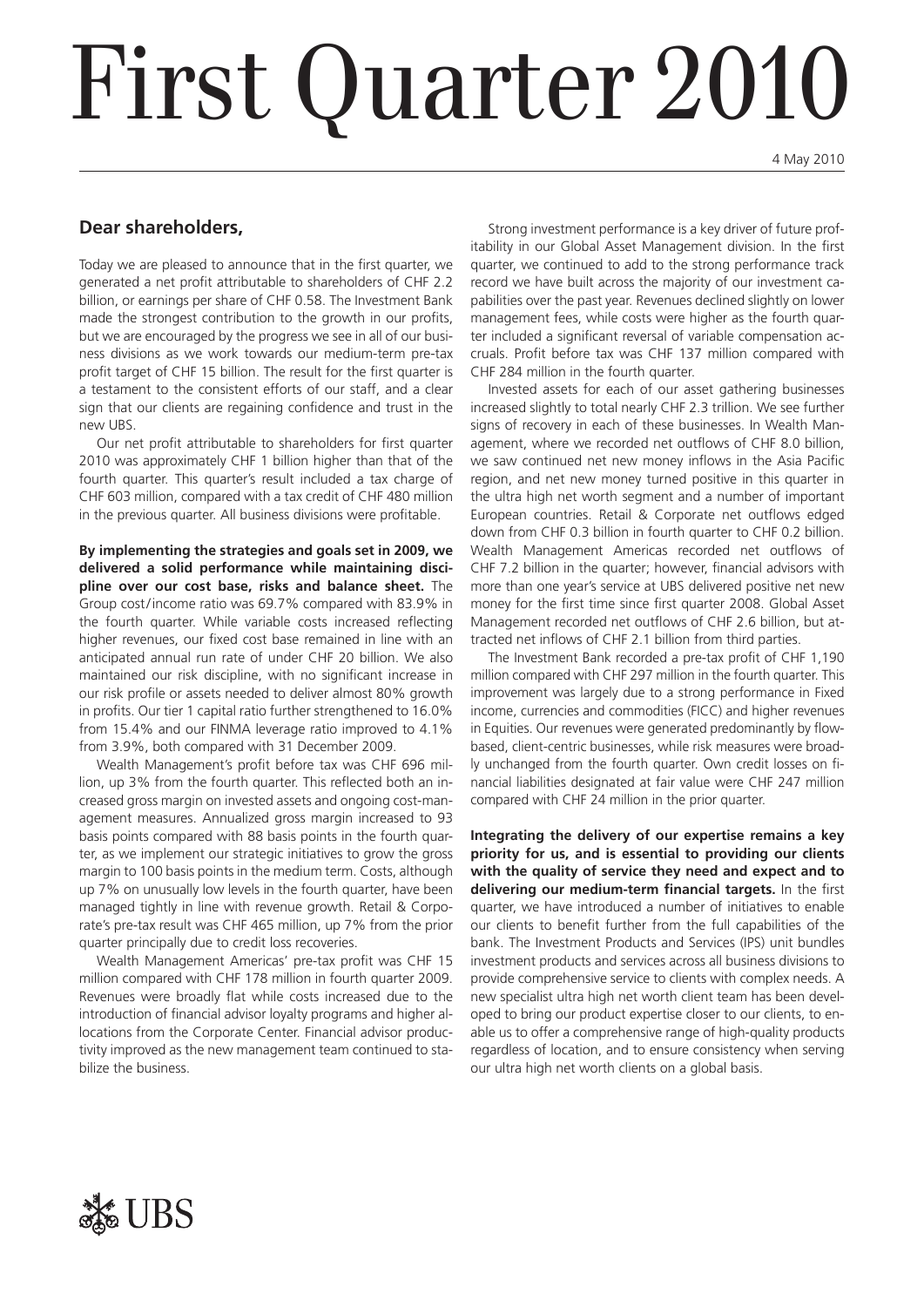In the Investment Bank, we aligned our world leading FICC and Equities Research teams to form UBS Securities Research. The new business model will enable our clients to gain efficient and effective access to a best-in-class research offering across asset classes, which is an important driver of revenues growth in the research business. The new structure will also deliver synergies across research management, operations and technology, which will improve coordination and increase efficiencies.

**Integration of the firm also requires our people to collaborate more closely. With operations in over 50 countries globally, this presents a special challenge for us.**  Members of our Group Executive Board recently traveled to our major locations to discuss with our Managing Directors how to deliver the new UBS. As leaders across the firm, our Managing Directors are committed to implementing the firm's strategy and driving the strategic principles of reputation, integration and execution deep into the organization.

**The regulatory landscape for large financial institutions continued to become more restrictive and uncertain in the first quarter.** Governments and regulatory bodies have sought to address systemic risk with proposals covering capital, liquidity, corporate structure and bankruptcy resolution mechanisms and have raised the possibility of general levies and windfall taxes on banks' profits. With respect to liquidity, FINMA and the Swiss National Bank introduced substantially revised liquidity regimes for large Swiss banks effective 30 June 2010. These rules require us to hold reserves of highly liquid assets that would

be sufficient to maintain adequate liquidity even in periods of extreme stress. We are already compliant with the new regulations. We will maintain flexibility in our business model to adjust to future regulatory changes.

**Outlook –** We expect securities trading market activity in the second quarter to be generally in line with what we saw in the first quarter, although concerns relating to European sovereign debt provide a basis for some market uncertainty. Banking markets should continue their recovery, benefiting our lending and financial advisory businesses. Operational improvements implemented last year should have a positive effect on our results going forward. We accordingly expect gradual improvement in wealth management and asset management results, subject to market conditions. Net new money outflows are expected to be at relatively moderate levels in the near term, although we continue to believe that the steps we have taken to deal with the root causes of the net outflows will be effective. Invested assets, which more directly affect revenues, are subject to market movements but are expected to remain broadly stable.

Yours sincerely,

 $ML_{p}N-$ 

Kaspar Villiger **Casaca Contact Contact Contact Contact Contact Contact Contact Contact Contact Contact Contact Contact Contact Contact Contact Contact Contact Contact Contact Contact Contact Contact Contact Contact Contac** of Directors

April dul

Chairman of the Board Group Chief Executive Officer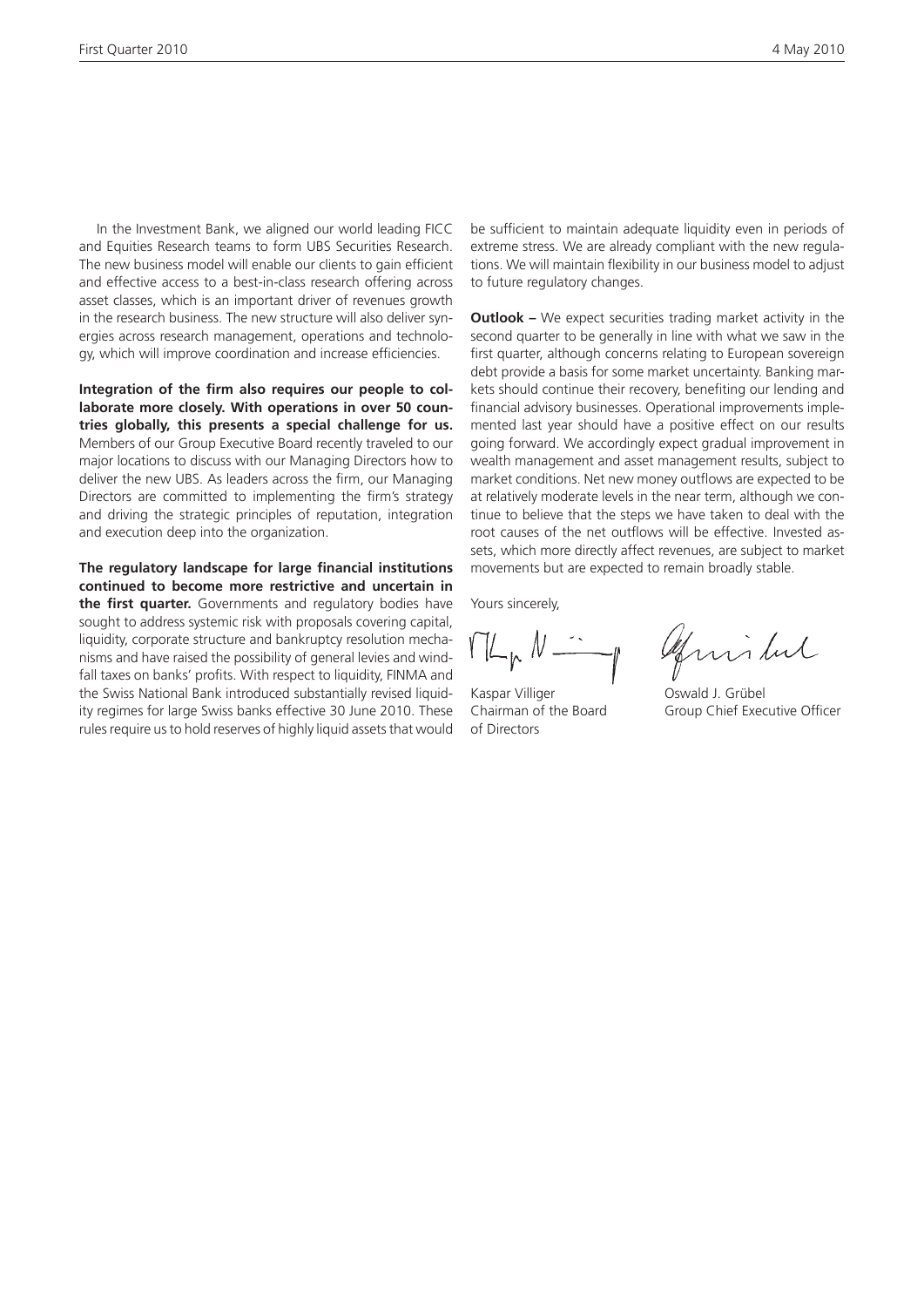## Our key figures for the first quarter 2010

#### **UBS share performance**





#### **Group results**

|                                                                           | For the quarter ended |          |        |  |
|---------------------------------------------------------------------------|-----------------------|----------|--------|--|
| CHF million, except where indicated                                       | 31.3.10               | 31 12 09 | 31309  |  |
| Operating income                                                          | 9.010                 | 6.095    | 4.970  |  |
| Operating expenses                                                        | 6.200                 | 5.183    | 6.528  |  |
| Operating profit before tax (from continuing and discontinued operations) | 2,811                 | 888      | .547)  |  |
| Net profit attributable to UBS shareholders                               | 2,202                 | .205     | 1,975) |  |
| Diluted earnings per share (CHF) <sup>1</sup>                             | 0.58                  |          | (0.57) |  |

**1** Refer to "Note 8 Earnings per share (EPS) and shares outstanding" in the "Financial information" section of the first quarter 2010 report.

#### **Key performance indicators, balance sheet and capital management 1**

|                                             |           | For the quarter ended |         |  |  |  |
|---------------------------------------------|-----------|-----------------------|---------|--|--|--|
| In %, except where indicated                | 31.3.10   | 31.12.09              | 31.3.09 |  |  |  |
| Performance                                 |           |                       |         |  |  |  |
| Return on equity (RoE)                      | 21.0      | (7.8)                 | (24.8)  |  |  |  |
| Return on risk-weighted assets, gross       | 17.1      | 99                    | 8.4     |  |  |  |
| Return on assets, gross                     | 2.6       | 1.5                   | 1.3     |  |  |  |
| Growth                                      |           |                       |         |  |  |  |
| Net profit growth <sup>2</sup>              | 78.9      | N/A                   | N/A     |  |  |  |
| Net new money (CHF billion) <sup>3</sup>    | (18.0)    | (56.2)                | (14.9)  |  |  |  |
| Efficiency                                  |           |                       |         |  |  |  |
| Cost/income ratio                           | 69.7      | 83.9                  | 106.9   |  |  |  |
|                                             |           |                       |         |  |  |  |
|                                             |           | As of                 |         |  |  |  |
| CHF million, except where indicated         | 31.3.10   | 31.12.09              |         |  |  |  |
| Capital strength                            |           |                       |         |  |  |  |
| BIS tier 1 ratio (%) <sup>4</sup>           | 16.0      | 15.4                  |         |  |  |  |
| FINMA leverage ratio (%) <sup>4</sup>       | 4.12      | 3.93                  |         |  |  |  |
| <b>Balance sheet and capital management</b> |           |                       |         |  |  |  |
| Total assets                                | 1,356,427 | 1,340,538             |         |  |  |  |
| Equity attributable to UBS shareholders     | 42,800    | 41.013                |         |  |  |  |
| BIS total ratio (%) <sup>4</sup>            | 20.0      | 19.8                  |         |  |  |  |
| BIS risk-weighted assets <sup>4</sup>       | 209,138   | 206,525               |         |  |  |  |
| BIS tier 1 capital <sup>4</sup>             | 33,404    | 31.798                |         |  |  |  |

1 For the definitions of UBS's key performance indicators refer to the "Measurement and analysis of performance" section on page 33 of UBS's Annual Report 2009. 2 Not meaningful if either the current period<br>or the comparis